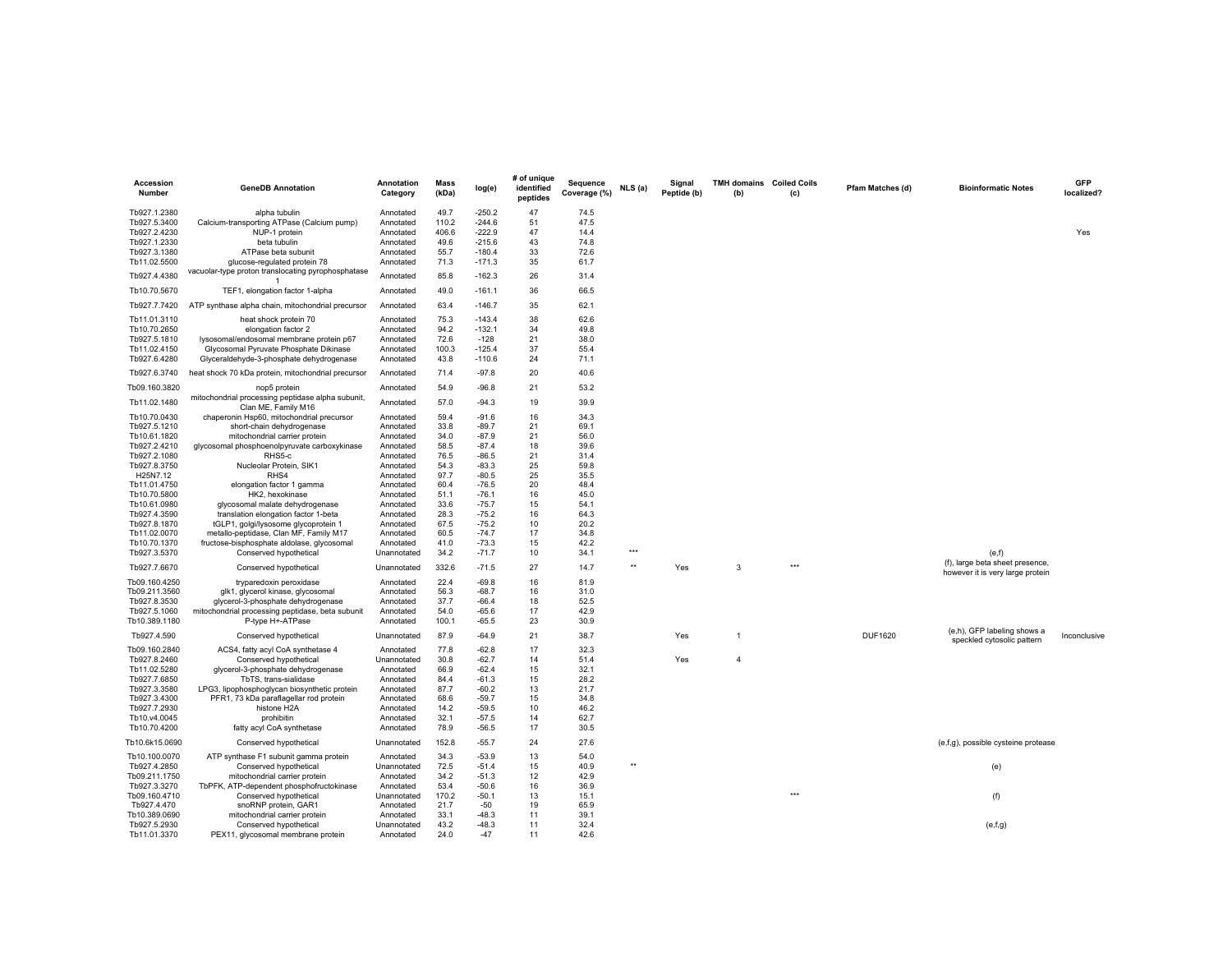| Accession<br><b>Number</b>   | <b>GeneDB Annotation</b>                                                        | <b>Annotation</b><br>Category | <b>Mass</b><br>(kDa) | log(e)             | # of unique<br>identified<br>peptides | Sequence<br>Coverage (%) | NLS (a) | Signal<br>Peptide (b) | <b>TMH domains</b> Coiled Coils<br>(b) | (c) | Pfam Matches (d)                                        | <b>Bioinformatic Notes</b>                 | <b>GFP</b><br>localized? |
|------------------------------|---------------------------------------------------------------------------------|-------------------------------|----------------------|--------------------|---------------------------------------|--------------------------|---------|-----------------------|----------------------------------------|-----|---------------------------------------------------------|--------------------------------------------|--------------------------|
| Tb10.70.3290                 | ATP-dependent DEAD-box RNA helicase, DHH1                                       | Annotated                     | 46.4                 | $-46.7$            | 16                                    | 54.4                     |         |                       |                                        |     |                                                         |                                            |                          |
| Tb05.5K5.70                  | nucleolar RNA helicase II, Gu                                                   | Annotated                     | 68.7                 | $-46.5$            | 12                                    | 26.8                     |         |                       |                                        |     |                                                         |                                            |                          |
| Tb927.5.4020                 | Hypothetical protein                                                            | Unannotated                   | 29.3                 | $-46.2$            | $\overline{7}$                        | 30.8                     |         | Yes                   |                                        | *** |                                                         |                                            |                          |
| Tb09.160.3270                | eukaryotic initiation factor 4a                                                 | Annotated                     | 45.3                 | -45.9              | 12                                    | 48.5                     |         |                       |                                        |     |                                                         |                                            |                          |
| Tb10.70.5110                 | mMDH, mitochondrial malate dehydrogenase                                        | Annotated                     | 33.1                 | $-45.7$            | 8                                     | 43.3                     |         |                       |                                        |     |                                                         |                                            |                          |
| Tb09.211.4700                | RISP, reiske iron-sulfur protein, mitochondrial<br>precursor                    | Annotated                     | 33.6                 | $-45.5$            | 10                                    | 38.7                     |         |                       |                                        |     |                                                         |                                            |                          |
| Tb11.02.4120                 | Conserved hypothetical                                                          | Unannotated                   | 27.5                 | $-45.2$            | $\mathsf{Q}$                          | 42.7                     |         | Yes                   |                                        |     |                                                         | (e,f,g)                                    |                          |
| Tb09.160.4310                | Glutamate dehydrogenase                                                         | Annotated                     | 112.0                | $-44.3$            | 19                                    | 26.1                     |         |                       |                                        |     |                                                         |                                            |                          |
| Tb927.2.2510                 | Conserved hypothetical                                                          | Unannotated                   | 29.1                 | $-44.3$            | 13<br>$\mathsf{Q}$                    | 50.7                     |         |                       |                                        |     |                                                         | (e,f)                                      |                          |
| Tb927.7.4180<br>Tb927.5.930  | long chain fatty acyl elongase<br>FRDg, NADH-dependent fumarate reductase       | Annotated<br>Annotated        | 33.8<br>123.6        | $-44.2$<br>$-44$   | 12                                    | 38.3<br>12.2             |         |                       |                                        |     |                                                         |                                            |                          |
| Tb927.7.5940                 | Conserved hypothetical                                                          | Unannotated                   | 67.1                 | $-43.7$            | 11                                    | 21.8                     |         |                       | 14                                     | *** | Major Facilitator Superfamily                           |                                            |                          |
| Tb927.2.4710                 | RNA-binding protein, RRM1                                                       | Annotated                     | 49.9                 | $-43.3$            | 8                                     | 26.0                     |         |                       |                                        |     |                                                         |                                            |                          |
| Tb11.01.4740                 | Conserved hypothetical                                                          | Unannotated                   | 61.1                 | $-42.9$            | 12                                    | 342.0                    |         | Yes                   |                                        |     |                                                         | (e)                                        |                          |
| Tb11.02.5660                 | Conserved hypothetical                                                          | Unannotated                   | 46.2                 | $-42.9$            | 8                                     | 24.3                     |         |                       | $\mathbf{1}$                           | *** |                                                         | (e,h)                                      |                          |
| Tb09.211.1240                | Conserved hypothetical                                                          | Unannotated                   | 38.2                 | $-42.7$            | 10                                    | 44.4                     |         |                       |                                        |     |                                                         | (e), probable ribosome-binding<br>factor A |                          |
| Tb09.160.5480                | adenosine transporter                                                           | Annotated                     | 50.6                 | $-42.4$            | 12                                    | 37.6                     |         |                       |                                        |     |                                                         |                                            |                          |
| Tb09.211.0540                | FBPase, fructose-1,6-bisphosphate, cytosolic                                    | Annotated                     | 38.5                 | $-42$              | 8                                     | 26.0                     |         |                       |                                        |     |                                                         |                                            |                          |
| Tb11.02.4080                 | lanosterol 14-alpha-demethylase                                                 | Annotated                     | 54.3                 | $-42$              | 14                                    | 38.6                     |         |                       |                                        |     |                                                         |                                            |                          |
| Tb10.05.0230                 | zinc metallopeptidase                                                           | Annotated                     | 62.7                 | $-41$              | $\overline{7}$                        | 20.7                     |         |                       |                                        |     |                                                         |                                            |                          |
| Tb10.6k15.2510               | Conserved hypothetical                                                          | Unannotated                   | 28.8                 | $-40.8$            | 11                                    | 50.9                     |         |                       |                                        |     |                                                         | (e,h)                                      |                          |
| Tb927.5.440<br>Tb927.3.3330  | Conserved hypothetical<br>heat shock protein 20                                 | Unannotated                   | 84.5<br>15.8         | $-40.5$<br>$-39.1$ | 12<br>9                               | 22.0<br>65.2             |         | Yes                   | $\mathbf{1}$                           |     |                                                         | (h). Probable sialidase                    |                          |
| Tb927.6.4990                 | ATP synthase, epsilon chain                                                     | Annotated<br>Annotated        | 20.1                 | $-39$              | $\overline{7}$                        | 41.7                     |         |                       |                                        |     |                                                         |                                            |                          |
| Tb927.7.900                  | Conserved hypothetical                                                          | Unannotated                   | 64.7                 | $-39.0$            | 13                                    | 36.9                     |         | Yes                   | $\mathbf{1}$                           |     |                                                         | (e), nicalin-like                          |                          |
| Tb927.3.1790                 | pyruvate dehydrogenase E1 beta subunit                                          | Annotated                     | 37.5                 | $-38.4$            | 8                                     | 26.1                     |         |                       |                                        |     |                                                         |                                            |                          |
| Tb927.7.6360                 | histone H2A                                                                     | Annotated                     | 18.6                 | $-37.1$            | 13                                    | 67.5                     |         |                       |                                        |     |                                                         |                                            |                          |
| Tb09.211.2740                | Gim5B protein                                                                   | Annotated                     | 25.9                 | $-36.1$            | 10                                    | 51.0                     |         |                       |                                        |     |                                                         |                                            |                          |
| Tb927.5.1710                 | ribonucleoprotein p18, mitochondrial precursor                                  | Annotated                     | 21.2                 | $-35.6$            | 6                                     | 37.7                     |         |                       |                                        |     |                                                         |                                            |                          |
| Tb10.70.1100                 | translation elongation factor 1-beta                                            | Annotated                     | 21.9                 | $-35.5$            | 9                                     | 54.2                     |         |                       |                                        |     |                                                         |                                            |                          |
| Tb927.7.210                  | proline oxidase                                                                 | Annotated                     | 63.8                 | $-35.1$            | 10                                    | 24.6                     |         |                       |                                        |     |                                                         |                                            |                          |
| Tb927.8.760<br>Tb927.5.4190  | Nopp44/46.<br>histone H4                                                        | Annotated                     | 35.0<br>11.1         | $-35.1$<br>$-34.8$ | $\overline{7}$<br>9                   | 20.7<br>90.0             |         |                       |                                        |     |                                                         |                                            |                          |
| Tb09.211.4511                | kinetoplastid membrane protein KMP-11                                           | Annotated<br>Annotated        | 11.0                 | $-34.6$            | 6                                     | 53.2                     |         |                       |                                        |     |                                                         |                                            |                          |
| Tb10.v4.0052                 | microtubule-associated protein 2, MAP2                                          | Annotated                     | 560.8                | $-34.1$            | 11                                    | 3.1                      |         |                       |                                        |     |                                                         |                                            |                          |
| Tb10.406.0350                | histone H2B                                                                     | Annotated                     | 12.5                 | $-33.7$            | 10                                    | 52.6                     |         |                       |                                        |     |                                                         |                                            |                          |
| Tb10.6k15.1500               | Conserved hypothetical                                                          | Unannotated                   | 45.3                 | $-33.6$            | $\overline{7}$                        | 25.7                     |         |                       |                                        |     |                                                         | (e,f,g)                                    |                          |
| Tb927.6.4210                 | aldehyde dehydrogenase                                                          | Annotated                     | 64.5                 | $-33.5$            | 11                                    | 24.2                     |         |                       |                                        |     |                                                         |                                            |                          |
| Tb10.61.2130                 | ATP-dependent DEAD/H RNA helicase, DBP1                                         | Annotated                     | 71.3                 | $-33.1$            | 13                                    | 27.5                     |         |                       |                                        |     |                                                         |                                            |                          |
| Tb927.3.5050                 | 60S ribosomal protein L4 (L1).                                                  | Annotated                     | 41.8                 | $-31.9$            | 11                                    | 41.7                     |         |                       |                                        |     |                                                         |                                            |                          |
| Tb927.7.2240                 | Conserved hypothetical                                                          | Unannotated                   | 59.6                 | $-31.4$            | 11                                    | 41.7                     |         |                       |                                        |     |                                                         |                                            |                          |
| Tb927.2.100                  | RHS1                                                                            | Annotated                     | 94.8                 | $-31.2$            | 16                                    | 17.6                     |         |                       |                                        |     |                                                         |                                            |                          |
| Tb927.5.900<br>Tb11.01.0480  | oligosaccharyl transferase subunit<br>Conserved hypothetical                    | Annotated<br>Unannotated      | 92.1<br>63.5         | $-31.2$<br>$-31.0$ | 11<br>$\overline{7}$                  | 17.6<br>19.8             |         |                       | 9                                      |     | EF hand, SNARE associated                               | Vacuole membrane protein 1                 |                          |
| Tb927.2.470                  | retrotransposon hot spot protein RHS4-c.                                        | Annotated                     | 98.2                 | $-30.6$            | 21                                    | 10.8                     |         |                       |                                        |     | Golgi protein                                           | (mouse)-like                               |                          |
| Tb10.6k15.0410               | 60S ribosomal protein L18                                                       | Annotated                     | 21.8                 | $-30.4$            | 5                                     | 26.4                     |         |                       |                                        |     |                                                         |                                            |                          |
| Tb11.46.0001                 | 60S acidic ribosomal subunit protein                                            | Annotated                     | 34.6                 | $-30.4$            | 10<br>6                               | 29.3                     |         |                       |                                        |     |                                                         |                                            |                          |
| Tb10.61.0150<br>Tb927.1.2530 | inosine-5'-monophosphate dehydrogenase<br>Histone H3                            | Annotated<br>Annotated        | 48.4<br>14.7         | -30<br>$-30$       | $\overline{7}$                        | 16.5<br>48.1             |         |                       |                                        |     |                                                         |                                            |                          |
| Tb11.0400                    | Hypothetical protein                                                            | Unannotated                   | 27.6                 | $-29.9$            | 11                                    | 52.6                     |         |                       | $\mathbf{1}$                           |     |                                                         |                                            |                          |
| Tb11.02.1085                 | 40s ribosomal protein S4                                                        | Annotated                     | 30.6                 | $-29.6$            | 8                                     | 29.3                     |         |                       |                                        |     |                                                         |                                            |                          |
| Tb09.211.1800                | Conserved hypothetical                                                          | Unannotated                   | 53.6                 | $-29.2$            | $\overline{7}$                        | 12.3                     | $**$    |                       |                                        |     | LisH                                                    | (e,f), Nucleolar -- Confirmed by<br>mAb    |                          |
| Tb927.4.1330                 | type IB DNA topoisomerase large subunit.                                        | Annotated                     | 79.2                 | $-29$              | 10                                    | 24.1                     |         |                       |                                        |     |                                                         |                                            |                          |
| Tb927.6.4320                 | Conserved hypothetical                                                          | Unannotated                   | 44.3                 | $-28.9$            | $\overline{7}$                        | 23.5                     |         |                       | 1                                      |     | Eukaryotic translation initiation<br>factor 3 subunit 7 | (e)                                        |                          |
| Tb11.02.3210                 | triose-phosphate isomerase                                                      | Annotated                     | 26.8                 | $-28.8$            | 9                                     | 38.8                     |         |                       |                                        |     |                                                         |                                            |                          |
| Tb10.6k15.1350               | pteridine transporter                                                           | Annotated                     | 69.9                 | $-28.6$            | 9                                     | 15.4                     |         |                       |                                        |     |                                                         |                                            |                          |
| Tb927.8.1570                 | Conserved hypothetical                                                          | Unannotated                   | 28.8<br>62.9         | $-28.6$<br>$-28.5$ | 9<br>8                                | 42.6<br>16.8             |         |                       |                                        |     | <b>UPF0172</b>                                          | Probable COX4                              |                          |
| Tb927.8.1610<br>Tb10.v4.0247 | major surface protease gp63<br>s-adenosyl-L-methionine-c-24-delta-sterol-methyl | Annotated<br>Annotated        | 40.1                 | $-28.3$            | 6                                     | 25.0                     |         |                       |                                        |     |                                                         |                                            |                          |
|                              | transferase a                                                                   |                               |                      |                    |                                       |                          |         |                       |                                        |     |                                                         |                                            |                          |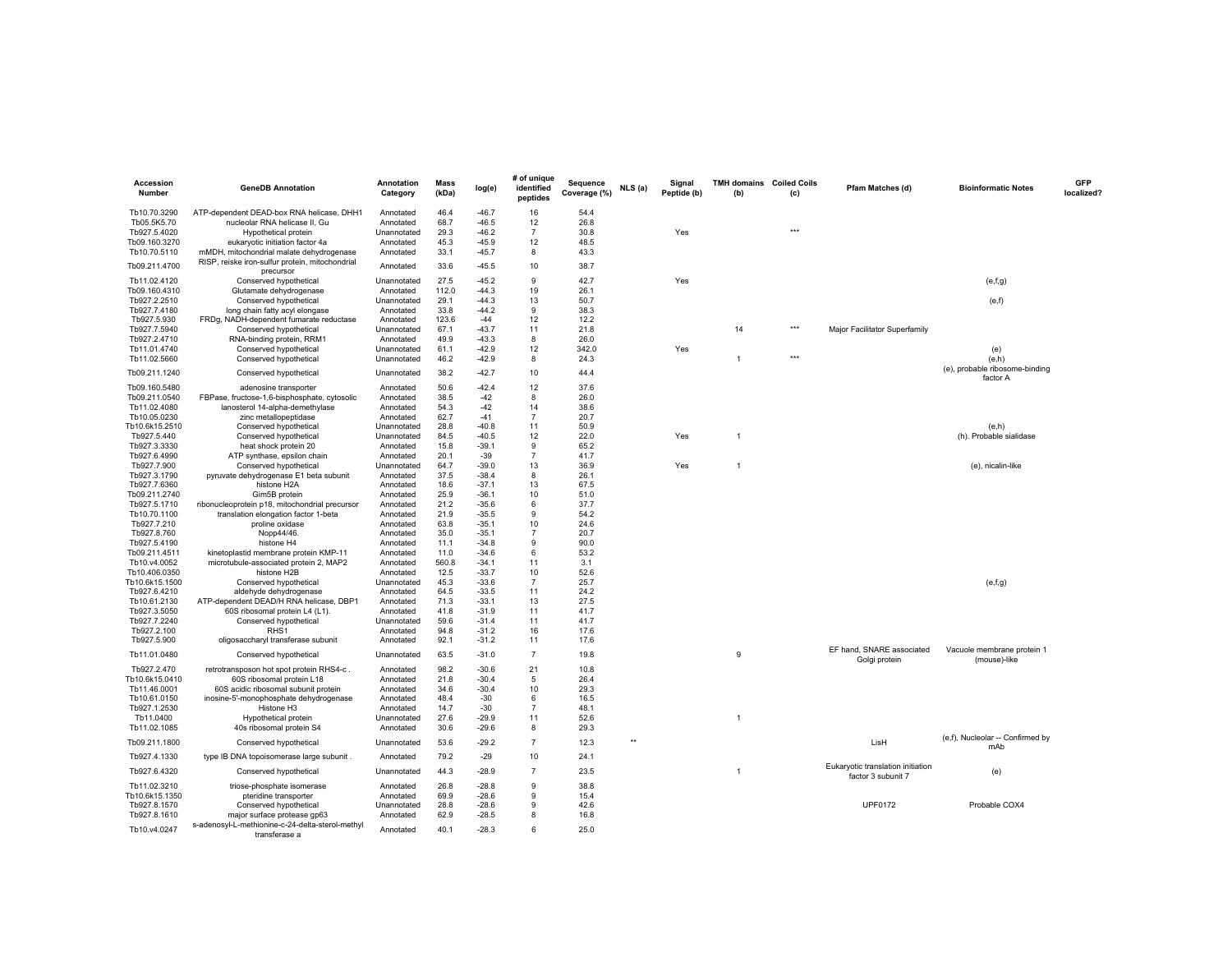| Accession<br>Number          | <b>GeneDB Annotation</b>                                             | <b>Annotation</b><br>Category | <b>Mass</b><br>(kDa) | log(e)             | # of unique<br>identified<br>peptides | Sequence<br>Coverage (%) | NLS (a) | Signal<br>Peptide (b) | <b>TMH domains</b> Coiled Coils<br>(b) | (c) | Pfam Matches (d)         | <b>Bioinformatic Notes</b>                             | <b>GFP</b><br>localized? |
|------------------------------|----------------------------------------------------------------------|-------------------------------|----------------------|--------------------|---------------------------------------|--------------------------|---------|-----------------------|----------------------------------------|-----|--------------------------|--------------------------------------------------------|--------------------------|
| Tb927.1.420                  | RHS5                                                                 | Annotated                     | 76.2                 | $-28$              | 19                                    | 13.7                     |         |                       |                                        |     |                          |                                                        |                          |
| Tb927.3.5620                 | Conserved hypothetical                                               | Unannotated                   | 112.5                | $-27.9$            | 13                                    | 14.9                     |         |                       |                                        | *** | SPT16, Rtt106            | (e,f), Probable transcription factor<br>(FACT complex) |                          |
| Tb927.2.1210<br>Tb10.26.0560 | RHS4<br>60S ribosomal protein L6                                     | Annotated<br>Annotated        | 95.1<br>21.1         | $-27.5$<br>$-27.4$ | 16<br>5                               | 14.0<br>30.7             |         |                       |                                        |     |                          |                                                        |                          |
| Tb927.6.1500                 | DHAP, alkyl-dihydroxyacetone phosphate synthase                      | Annotated                     | 69.0                 | $-27.3$            | 8                                     | 16.8                     |         |                       |                                        |     |                          |                                                        |                          |
| Tb927.3.1840                 | 3-oxo-5-alpha-steroid 4-dehydrogenase                                | Annotated                     | 33.3                 | $-27.1$            | 8                                     | 26.5                     |         |                       |                                        |     |                          |                                                        |                          |
| Tb927.8.650                  | cation-transporting ATPase                                           | Annotated                     | 140.3                | $-27.1$            | 10                                    | 13.2                     |         |                       |                                        |     |                          |                                                        |                          |
| Tb927.3.5350                 | Conserved hypothetical                                               | Unannotated                   | 11.5                 | $-26.9$            | 5                                     | 29.5                     |         |                       | 1                                      |     |                          | (e)                                                    |                          |
| Tb09.211.2530                | Conserved hypothetical                                               | Unannotated                   | 41.5                 | $-26.8$            | 5                                     | 15.7                     |         |                       | $\overline{1}$                         |     |                          | (e)                                                    |                          |
| Tb10.70.3750                 | Conserved hypothetical                                               | Unannotated                   | 31.5                 | $-26.6$            | 6                                     | 29.2                     |         |                       | $\overline{7}$<br>1                    |     |                          | (e,f)                                                  |                          |
| Tb927.1.860                  | Conserved hypothetical<br>heat shock protein 83                      | Unannotated                   | 29.5<br>80.7         | $-26.6$<br>$-26.5$ | 8<br>8                                | 44.4<br>17.8             |         | Yes                   |                                        |     |                          |                                                        |                          |
| Tb10.26.1080<br>Tb927.8.5010 | PFR2, 69 kDa paraflagellar rod protein                               | Annotated<br>Annotated        | 69.5                 | $-26.4$            | $\overline{7}$                        | 14.6                     |         |                       |                                        |     |                          |                                                        |                          |
| Tb927.7.710                  | heat shock, 70 Kda                                                   | Annotated                     | 70.1                 | $-26.1$            | 13                                    | 31.6                     |         |                       |                                        |     |                          |                                                        |                          |
| Tb927.3.3890                 | Conserved hypothetical                                               | Unannotated                   | 36.6                 | $-26.0$            | 5                                     | 23.7                     |         |                       |                                        |     |                          |                                                        |                          |
| Tb927.4.2530                 | Conserved hypothetical                                               | Unannotated                   | 16.8                 | $-26.0$            | $\overline{7}$                        | 62.0                     |         |                       | 3                                      |     |                          | (e)                                                    |                          |
| Tb927.5.1780                 | Conserved hypothetical                                               | Unannotated                   | 48.1                 | $-25.6$            | 5                                     | 15.6                     |         |                       |                                        |     |                          | (e)                                                    |                          |
| Tb927.8.7410                 | calreticulin                                                         | Annotated                     | 44.9                 | $-25.6$            | 8                                     | 27.5                     |         |                       |                                        |     |                          |                                                        |                          |
| Tb927.7.6260                 | Conserved hypothetical                                               | Unannotated                   | 36.4                 | $-25.4$            | 5                                     | 20.1                     |         |                       |                                        | *** | Tetratricopeptide repeat | (e), Tetratricopeptide repeat<br>protein               |                          |
| Tb927.5.3510                 | SMC3                                                                 | Annotated                     | 136.2                | $-24.3$            | 14                                    | 17.7                     |         |                       |                                        |     |                          |                                                        |                          |
| Tb927.5.520                  | stomatin-like protein                                                | Annotated                     | 55.9                 | $-24.3$            | 8                                     | 25.2                     |         |                       |                                        |     |                          |                                                        |                          |
| Tb09.160.3670                | ribosomal protein S6                                                 | Annotated                     | 13.5                 | $-23.8$            | 3                                     | 49.2                     |         |                       |                                        |     |                          |                                                        |                          |
| Tb10.61.0540                 | Conserved hypothetical                                               | Unannotated                   | 36.3                 | $-23.8$            | 5                                     | 25.7                     | ××      |                       |                                        | *** |                          | (e,f,g)                                                |                          |
| Tb09.244.2630                | 40S ribosomal protein S6                                             | Annotated                     | 28.4                 | $-23.5$            | $\overline{7}$                        | 32.4                     |         |                       |                                        |     |                          |                                                        |                          |
| Tb927.2.2440                 | RPN6, proteasome regulatory non-ATPase subunit                       | Annotated                     | 57.2                 | $-23.4$            | 6                                     | 24.5                     |         |                       |                                        |     |                          |                                                        |                          |
| Tb927.5.2080<br>Tb11.01.4940 | inosine-5'-monophosphate dehydrogenase                               | Annotated<br>Annotated        | 52.2<br>141.0        | $-23.4$<br>$-23.2$ | 6<br>13                               | 19.3<br>16.9             |         |                       |                                        |     |                          |                                                        |                          |
| Tb927.8.1420                 | AAA ATPase<br>acyl-CoA dehydrogenase, mitochondrial precursor        | Annotated                     | 55.9                 | $-23.2$            | 5                                     | 11.7                     |         |                       |                                        |     |                          |                                                        |                          |
| Tb927.5.2530                 | Conserved hypothetical                                               | Unannotated                   | 114.8                | $-23.1$            | 13                                    | 18.4                     |         |                       |                                        |     | DUF699, DUF1726          | (g,h)                                                  |                          |
| Tb927.4.1790                 | ribosomal protein L3                                                 | Annotated                     | 54.3                 | $-22.5$            | 5                                     | 18.3                     |         |                       |                                        |     |                          |                                                        |                          |
| Tb927.7.2190                 | Conserved hypothetical                                               | Unannotated                   | 29.2                 | $-22.5$            | 6                                     | 23.6                     |         | Yes                   | 1                                      |     |                          | (e), SSR Alpha                                         |                          |
| Tb927.7.2370                 | 40S ribosomal protein S15                                            | Annotated                     | 20.0                 | $-22.5$            | $\overline{4}$                        | 30.8                     |         |                       |                                        |     |                          |                                                        |                          |
| Tb11.02.2880                 | <b>DNAJ</b>                                                          | Annotated                     | 84.6                 | $-22.4$            | $\overline{7}$                        | 14.6                     |         |                       |                                        |     |                          |                                                        |                          |
| Tb927.6.1520                 | aquaporin 3                                                          | Annotated                     | 35.0                 | $-22.2$            | 6                                     | 28.9                     |         |                       |                                        |     |                          |                                                        |                          |
| Tb927.6.4500                 | Conserved hypothetical                                               | Unannotated                   | 22.6                 | $-22.2$            | 8                                     | 43.3                     |         | Yes                   | 1                                      |     |                          | (e,f)                                                  |                          |
| Tb927.4.1300                 | Conserved hypothetical                                               | Unannotated                   | 41.9                 | $-22.1$            | 7                                     | 29.4                     |         |                       |                                        |     |                          | (e,f,g,h)                                              |                          |
| Tb11.0290                    | RPS14, 40s ribosomal protein S14                                     | Annotated                     | 15.5                 | $-21.9$            | 6                                     | 43.0                     |         |                       |                                        |     |                          |                                                        |                          |
| Tb09.160.1160                | Nop86                                                                | Annotated                     | 85.8                 | $-21.8$            | 8                                     | 12.1                     |         |                       |                                        |     |                          |                                                        |                          |
| Tb09.160.2770                | ACS1, fatty acyl CoA syntetase 1                                     | Annotated                     | 78.9                 | $-21.8$            | 9                                     | 17.9                     |         |                       |                                        |     |                          |                                                        |                          |
| Tb927.1.4100                 | cytochrome C oxidase subunit IV                                      | Annotated                     | 40.5                 | $-21.7$            |                                       | 22.3                     |         |                       |                                        |     |                          |                                                        |                          |
| Tb927.8.5460                 | flagellar calcium-binding protein TB-44A                             | Annotated                     | 45.6                 | $-21.7$<br>$-21$   | 5<br>6                                | 19.4<br>35.0             |         |                       |                                        |     |                          |                                                        |                          |
| Tb927.4.4620                 | cytochrome c oxidase VIII (COX VIII)                                 | Annotated                     | 18.7<br>46.0         | $-20.9$            | $\overline{4}$                        | 17.4                     |         |                       |                                        |     |                          |                                                        |                          |
| Tb10.26.0790<br>Tb927.8.1740 | PSSA-2 procyclic form surface glycoprotein<br>Conserved hypothetical | Annotated<br>Unannotated      | 62.1                 | $-20.9$            | 9                                     | 22.1                     |         |                       |                                        |     |                          | (e)                                                    |                          |
| Tb09.244.2760                | cytosolic coat protein                                               | Annotated                     | 24.5                 | $-20.7$            | $\overline{7}$                        | 43.3                     |         |                       |                                        |     |                          |                                                        |                          |
| Tb927.6.2550                 | RNA-binding protein, possible PAB1                                   | Annotated                     | 79.7                 | $-20.7$            | 12                                    | 16.2                     |         |                       |                                        |     |                          |                                                        |                          |
| Tb927.8.4810                 | prohibitin                                                           | Annotated                     | 31.4                 | $-20.6$            | 10                                    | 44.0                     |         |                       |                                        |     |                          |                                                        |                          |
| Tb10.389.1500                | short-chain dehydrogenase                                            | Annotated                     | 36.0                 | $-20.5$            | 10                                    | 48.6                     |         |                       |                                        |     |                          |                                                        |                          |
| Tb10.70.3360                 | 40S ribosomal protein S3a                                            | Annotated                     | 29.4                 | $-20.5$            | $\overline{7}$                        | 28.1                     |         |                       |                                        |     |                          |                                                        |                          |
| Tb927.3.960                  | protein transport protein Sec61 gamma subunit                        | Annotated                     | 7.6                  | $-20.4$            | $\overline{4}$                        | 43.4                     |         |                       |                                        |     |                          |                                                        |                          |
| Tb10.6k15.3080               | dihydrolipoamide acetyltransferase precursor                         | Annotated                     | 48.0                 | $-20.3$            | 7                                     | 23.5                     |         |                       |                                        |     |                          |                                                        |                          |
| Tb927.4.395                  | cytoskeleton-associated protein CAP5.5                               | Annotated                     | 94.5                 | $-20.3$            | 8                                     | 16.2                     |         |                       |                                        |     |                          |                                                        |                          |
| Tb10.70.7770                 | Conserved hypothetical                                               | Unannotated                   | 37.0                 | $-20.2$            | 6                                     | 20.3                     |         |                       | $\mathbf{1}$                           |     |                          | (e)                                                    |                          |
| Tb10.70.3510                 | 60S ribosomal protein L18a                                           | Annotated                     | 20.8                 | $-20.1$            | 6                                     | 47.4                     |         |                       |                                        |     |                          |                                                        |                          |
| Tb10.70.2320                 | Conserved hypothetical                                               | Unannotated                   | 25.9                 | $-20.0$            | 5                                     | 29.0                     |         | Yes                   |                                        |     |                          |                                                        |                          |
| Tb10.6k15.3160               | mammalian Fibrillarin, yNOP1                                         | Annotated                     | 31.6                 | $-19.9$            | 9                                     | 43.0                     |         |                       |                                        |     |                          |                                                        |                          |
| Tb11.02.0250                 | heat shock protein, mitochondrial precursor                          | Annotated                     | 84.1                 | $-19.6$            | 6                                     | 15.8                     |         |                       |                                        |     |                          |                                                        |                          |
| Tb11.01.3560                 | vacuolar ATP synthase subunit B                                      | Annotated                     | 55.5                 | $-19.5$            | 6                                     | 18.1                     |         |                       |                                        |     |                          |                                                        |                          |
| Tb927.7.4170                 | fatty acid elongase                                                  | Annotated                     | 30.4                 | $-19.4$            | $\overline{4}$                        | 27.6                     |         |                       |                                        |     |                          |                                                        |                          |
| Tb10.6k15.1800               | Conserved hypothetical                                               | Unannotated                   | 60.5                 | $-19.2$            | 3                                     | 10.2                     |         |                       | 3                                      |     | ABC1 family              |                                                        |                          |